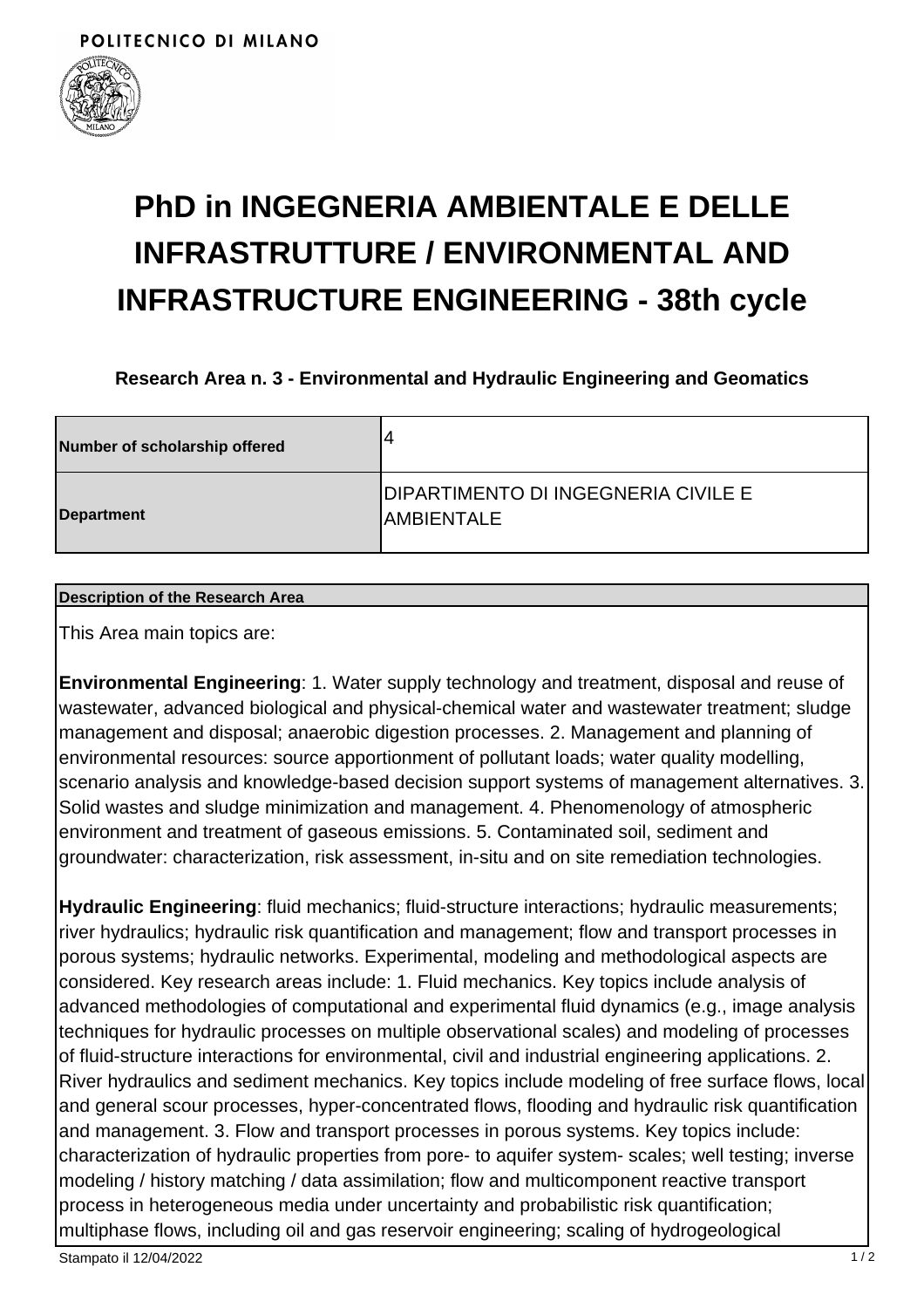### POLITECNICO DI MILANO



quantities; mixing processes in coastal aquifers; geothermal fluxes at the reservoir and basin scales; enhanced oil recovery.

**Geomatics**: all disciplines dealing with positioning, global and local reference system establishment, surface surveying and reconstruction from a global scale down to the scale of the individual architectural manufact, representing data by graphical or virtual tools, archiving and cross-referencing spatial information in terms of geographic information systems. Summarizing, we can identify the following education and research topics: 1. Physical geodesy and satellite geodesy, including estimation and representation of the gravity field at all scales and its geophysical interpretation. 2. Positioning, deformation estimation and navigation, with the use of both classical and satellite techniques, such as GPS. 3. Surface surveying with optical or other sensors, such as SAR, LIDAR, etc., at different scales from regional down to the manufact scale. 4. Digital photogrammetry and image analysis, including the development of photogrammetric software for the geometrical reconstruction of surfaces and feature extraction. 5. Remote sensing, namely the problem of identifying, by suitable spectral analysis, specific geographic information. 6. Geographic information systems, with application of the most modern technology for internet GIS and mobile GIS. Cultural heritage reconstruction and archiving, with the solution of complex problems of combination of different data into a unique data base, providing three-dimensional virtual models that preserve full geometrical and metrical information.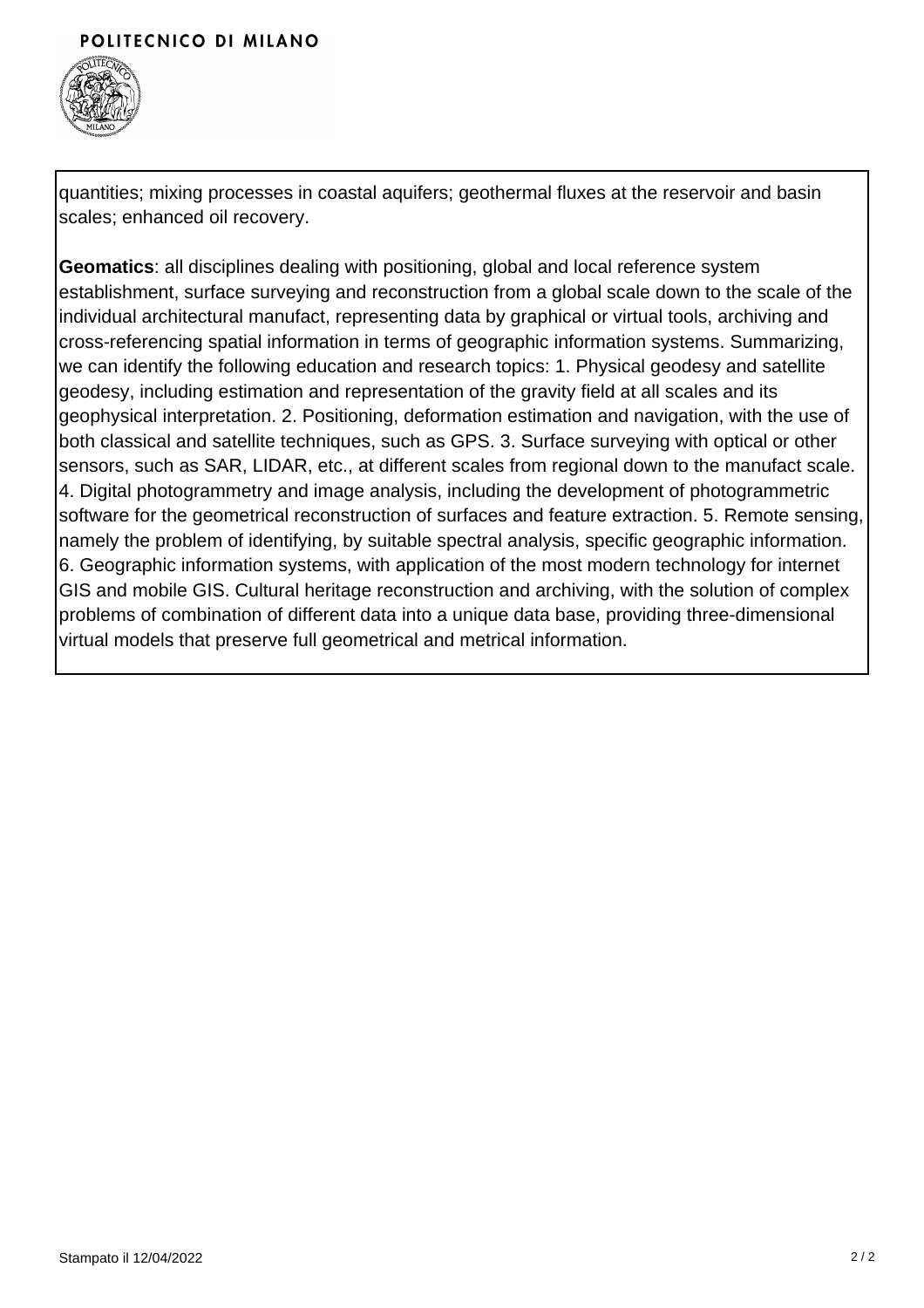

# **PhD in INGEGNERIA AMBIENTALE E DELLE INFRASTRUTTURE / ENVIRONMENTAL AND INFRASTRUCTURE ENGINEERING - 38th cycle**

## **Research Area n. 3 - Environmental and Hydraulic Engineering and Geomatics**

# **OPEN SUBJECT Research Field: ENVIRONMENTAL AND HYDRAULIC ENGINEERING AND GEOMATICS**

| Monthly net income of PhDscholarship (max 36 months)                                                                                                                                                               |                                                                                                                                                                                                                                                                                                                                                                                                                                                                                                                                                                                                                                                       |  |
|--------------------------------------------------------------------------------------------------------------------------------------------------------------------------------------------------------------------|-------------------------------------------------------------------------------------------------------------------------------------------------------------------------------------------------------------------------------------------------------------------------------------------------------------------------------------------------------------------------------------------------------------------------------------------------------------------------------------------------------------------------------------------------------------------------------------------------------------------------------------------------------|--|
| € 1195.0<br>In case of a change of the welfare rates or of changes of the scholarship minimum amount from the Ministry of University and<br>Reasearch, during the three-year period, the amount could be modified. |                                                                                                                                                                                                                                                                                                                                                                                                                                                                                                                                                                                                                                                       |  |
|                                                                                                                                                                                                                    | <b>Context of the research activity</b>                                                                                                                                                                                                                                                                                                                                                                                                                                                                                                                                                                                                               |  |
| Motivation and objectives of the research<br>in this field                                                                                                                                                         | Key research areas are keyed to environmental, civil and<br>industrial engineering applications and include:<br>- Air/Soil/Water quality management and<br>treatment/remediation technologies;<br>- Waste management;<br>- Environmental impact, risk assessment and<br>management;<br>- Computational and experimental fluid dynamics;<br>- River hydraulic and sediments mechanics, flooding;<br>- Flow and transport processes in porous systems;<br>- Theoretical and mathematical geodesy;<br>- Statistical data analysis and management;<br>- Remote sensing, satellite positioning, surveying<br>technologies, geographic information systems. |  |
| Methods and techniques that will be<br>developed and used to carry out the<br>research                                                                                                                             | Research is performed upon integrating (a)<br>methodological and basic theoretical aspects, (b) field-<br>and laboratory-based experiments/observations, and (c)<br>conceptual and numerical model development and<br>implementation strategies within a unified framework.                                                                                                                                                                                                                                                                                                                                                                           |  |
| <b>Educational objectives</b>                                                                                                                                                                                      | The main objective is the education of professionals and<br>scientists who can design and develop autonomous                                                                                                                                                                                                                                                                                                                                                                                                                                                                                                                                          |  |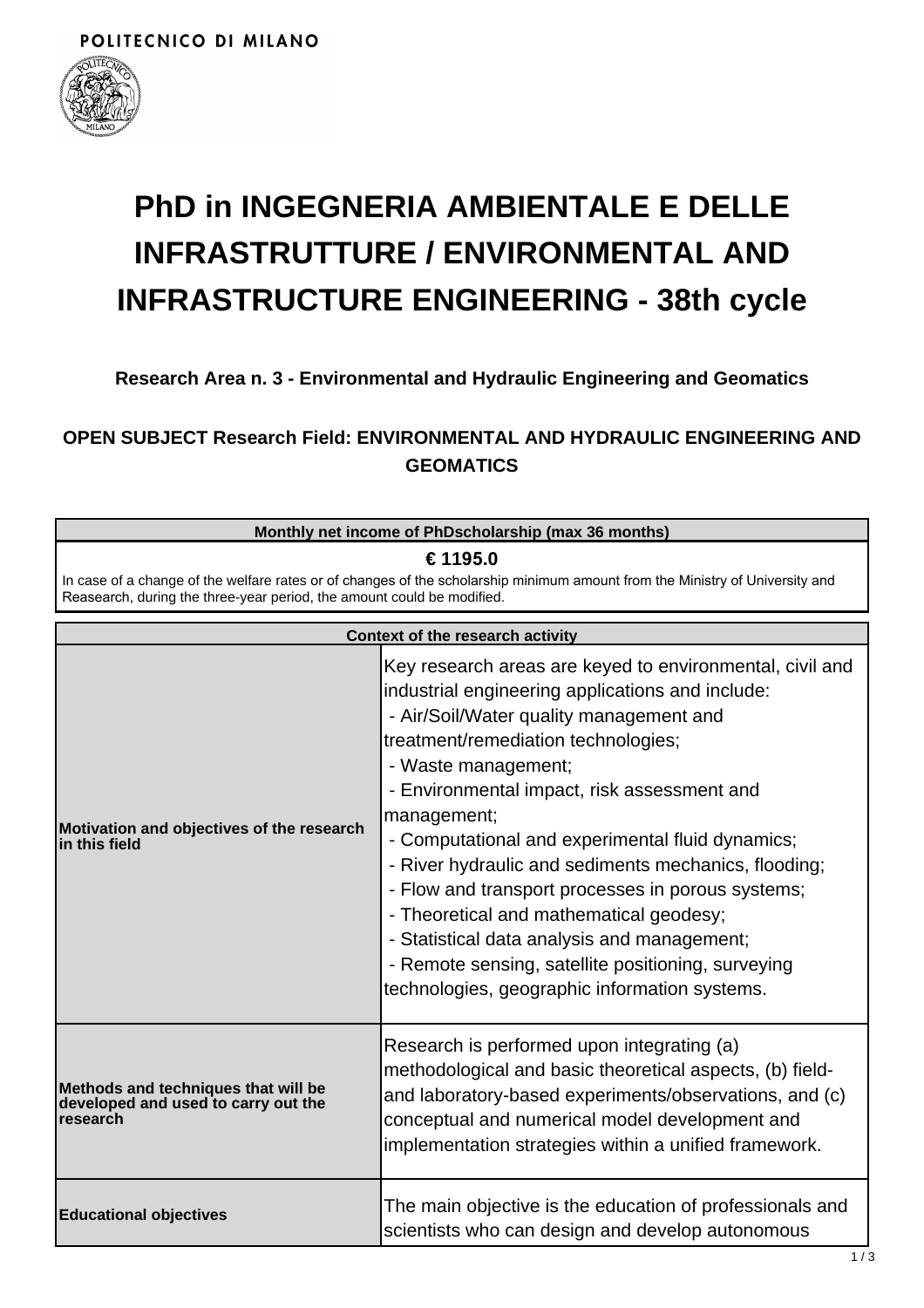

|                                          | research plans and activities with critical expertise in<br>environmental and hydraulic engineering and geomatics.                                                                                                                                                                                        |
|------------------------------------------|-----------------------------------------------------------------------------------------------------------------------------------------------------------------------------------------------------------------------------------------------------------------------------------------------------------|
| <b>Job opportunities</b>                 | Main opportunities in the job market include Universities,<br>Research Centers, top level management in Authorities<br>involved in environmental policy, senior consultants for<br>engineering companies, high level personnel for the<br>industry, instruments and geographic information<br>management. |
| <b>Composition of the research group</b> | 10 Full Professors<br><b>14 Associated Professors</b><br><b>12 Assistant Professors</b><br>25 PhD Students                                                                                                                                                                                                |
| Name of the research directors           | R. Canziani-M. Riva-R. Barzaghi                                                                                                                                                                                                                                                                           |

#### **Contacts**

roberto.canziani@polimi.it (Ph: +39-02-2399-6410)

monica.riva@polimi.it (Ph. +39-02-2399-6214)

giovanna.venuti@polimi.it (Ph: +39-02-2399-6524)

| Additional support - Financial aid per PhD student per year (gross amount) |                          |  |
|----------------------------------------------------------------------------|--------------------------|--|
| <b>Housing - Foreign Students</b>                                          | $- -$                    |  |
| Housing - Out-of-town residents<br>(more than 80Km out of Milano)          | $\overline{\phantom{m}}$ |  |

| Scholarship Increase for a period abroad |           |  |
|------------------------------------------|-----------|--|
| <b>Amount monthly</b>                    | I597.50 € |  |
| By number of months                      |           |  |

**Additional information: educational activity, teaching assistantship, computer availability, desk availability, any other information**

 Educational activities (purchase of study books and material, funding for participation to courses, summer schools, workshops and conferences): financial aid per PhD student per year: max 1624.30 euros per student on average.

 Teaching assistanship (availability of funding in recognition of support to teaching activities by the PhD student) :there are various forms of financial aid for activities of support to the teaching practice. The PhD student is encouraged to take part in these activities, within the limits allowed